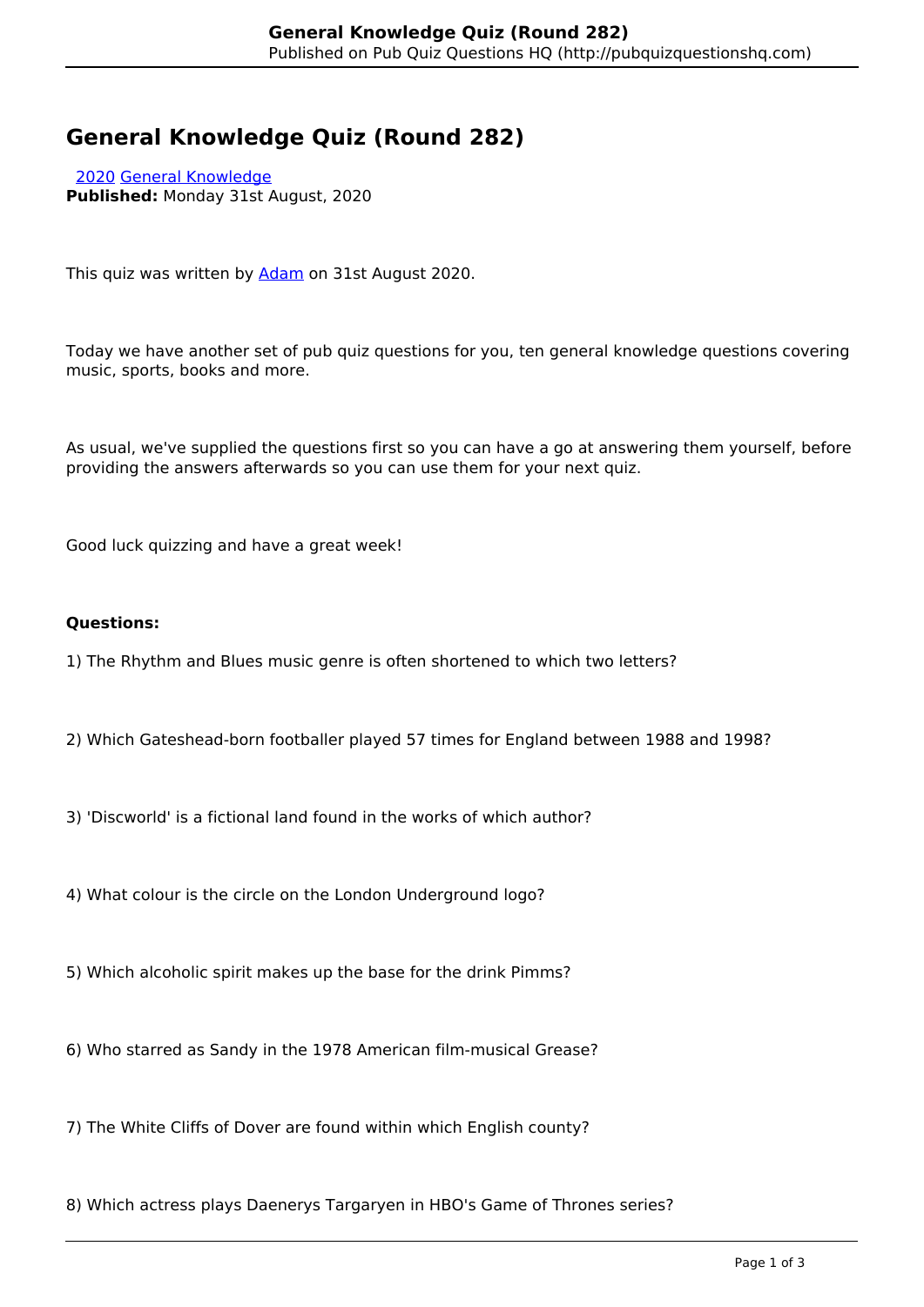9) Which Conservative MP served as Secretary of State for Education during the UK Exam scandal of 2020?

10) Culzean Castle is found in which UK country?

#### **Answers:**

## **1) The Rhythm and Blues music genre is often shortened to which two letters?**

R&B

## **2) Which Gateshead-born footballer played 57 times for England between 1988 and 1998?**

Paul Gascoigne

## **3) 'Discworld' is a fictional land found in the works of which author?**

Terry Pratchett

## **4) What colour is the circle on the London Underground logo?**

Red

# **5) Which alcoholic spirit makes up the base for the drink Pimms?**

Gin

# **6) Who starred as Sandy in the 1978 American film-musical Grease?**

Olivia Newton-John

# **7) The White Cliffs of Dover are found within which English county?**

Kent